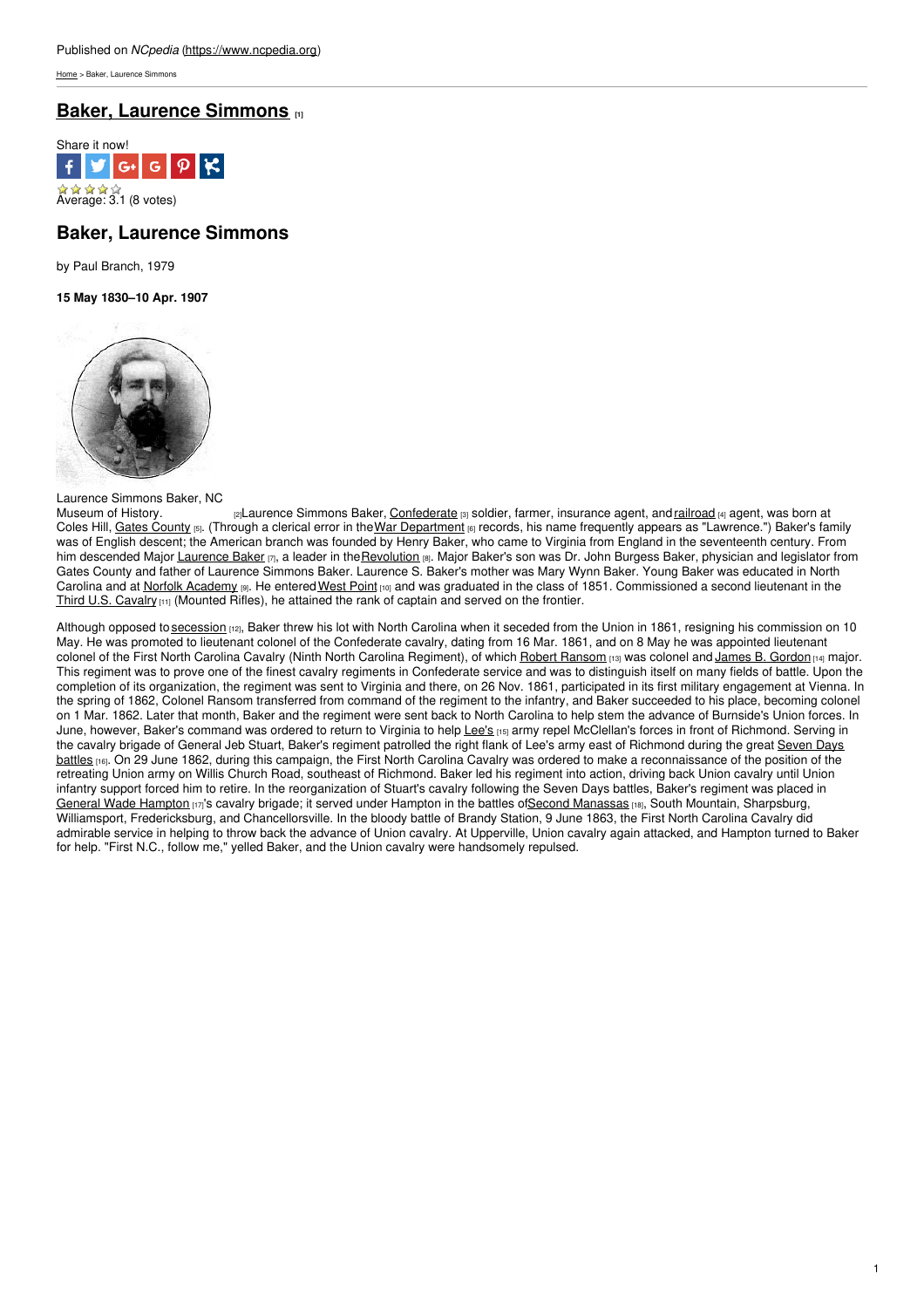

Courtesy of the Museum of the Albemarle from Museum of

Ithe Confederacy, Eleanor S. Brockenbrough Archives. <sub>[2]</sub>n the [Gettysburg](https://www.ncpedia.org/gettysburg-battle) [19] campaign, the regiment accompanied Stuart on his controversial raid around the Union army. In the cavalry action on 3 July 1863, in the rear of the Union army, General Hampton was wounded, and Baker succeeded to the command of the brigade. In this capacity he handled well the difficult job of covering the retreat of the army back to Virginia. fighting at Hagerstown and Falling Waters. Once back in Virginia, Baker continued in command of the brigade, picketing the Potomac from Falling Waters to Hedgeville. During this time, there were frequent skirmishes with Union cavalry, until at last Baker's brigade was drawn back to the line of the Rappahannock River. Here, on 31 July 1863, Union cavalry again advanced on Brandy Station, and Baker's men resisted. General Stuart, Baker's superior, reported to General Lee: "Hampton's brigade behaved with its usual gallantry and was skillfully handled by Colonel Baker. . . ."Lee recommended Baker for promotion that same day; he was made brigadier general, dating from 23 July (confirmed 16 Feb. 1864), and assigned to command an exclusive brigade of North Carolina cavalry containing the First, Second, Third and Fifth North Carolina cavalry regiments. Baker had been badly wounded in the right arm during the action at Brandy Station, however, to the extent that the arm was shattered and unusable. Unfit for active field service, he yielded command of his new brigade to James B. [Gordon](https://www.ncpedia.org/biography/gordon-james-byron) [14].

In May 1864, when General Hampton became the chief of cavalry in Lee's army after Stuart's death, Hampton requested Baker for division command with the rank of major general. Baker's wound prevented acceptance of this offer, and on 9 June 1864 he was assigned instead to command the Second North Carolina Military District, with headquarters at Goldsboro. In this quieter departmental command, Baker had charge of Confederate troops at Goldsboro, Kinston, [Wilmington](https://www.ncpedia.org/geography/wilmington) [20], Plymouth, and Weldon. In particular, he had to protect the Weldon [Railroad](https://www.ncpedia.org/wilmington-weldon-railroad) [21], a major lifeline to Richmond and Petersburg, from the forays of Union forces. Baker was wounded again in a skirmish on 22 Sept., but he returned to duty in time to help confront [Sherman'](http://www.pbs.org/weta/thewest/people/s_z/sherman.htm)[s](https://www.ncpedia.org/biography/bragg-braxton) <sub>[22]</sub> Union army near Savannah and Augusta, Ga. Recalled back to service in North Carolina byGeneral Braxton Bragg [23], Baker was put in charge of the First Brigade of North Carolina Junior [Reserves](https://www.ncpedia.org/north-carolina%E2%80%99s-youngest-soldiers) [24], a brigade consisting of boys younger than eighteen, in Hoke's division. In March 1865, Baker led this brigade in the Battle of Bentonville, a last desperate effort to stop Sherman's advance into North Carolina. In April, Baker's command was detached from Johnston's main army to hold open the Weldon Railroad. Upon learning of the surrender of Lee's army, Baker sought to rejoin Johnston with his command but was unable to do so. Johnston surrendered on 26 Apr. 1865, and Baker gave up the struggle.

He was paroled at Raleigh on 8 May 1865 and began a struggle probably more difficult for him than the war had been. Having had all his previous training and experience in the military, he had somehow to fit into civilian life. He lived at New Bern for some time, engaging in farming. Then he moved to Norfolk, Va., carrying on a trucking business, only to return to North Carolina to engage in insurance until 1877. He was then offered a position as agent of the [Seaboard](https://www.ncpedia.org/seaboard-air-line-railway) Air Line Railroad <sub>[25]</sub> at Suffolk, Va. He accepted it and served there until his death.

Baker was also a member of the Tom Smith Camp, United [Confederate](http://www.tomsmithcamp.com/tomsmith/) Veterans[26], at Suffolk. He worked diligently to keep alive comradeship among his soldiers and survivors of the war.

In 1855, Baker married Elizabeth E. Henderson, daughter of Dr. Alexander Henderson of Salisbury. They had three children: Alexander, sheriff of Nansemond County, Va.; Stuart; and Elizabeth E.

One of the last surviving Confederate generals, Baker was buried at Cedar Hill Cemetery, Suffolk, Va.

### **References:**

Mrs. John H. Anderson, "The Confederate Generals of the Old North State" (typescript, North Carolina Collection, University of North Carolina, Chapel Hill).

Walter Clark, ed., Histories of the Several Regiments and Battalions from North Carolina in the Great War, 1861-1865(1901).

*DAB*, vol. 1 (1928).

C. A. Evans, *Confederate Military History*, vol. 4 (1899).

Douglas Freeman, *Lee's Lieutenants*, vol. 3 (1944).

Ezra Warner, *Generals in Gray* (1970).

Marcus J. Wright, *General Officers of the Confederate Army* (1911).